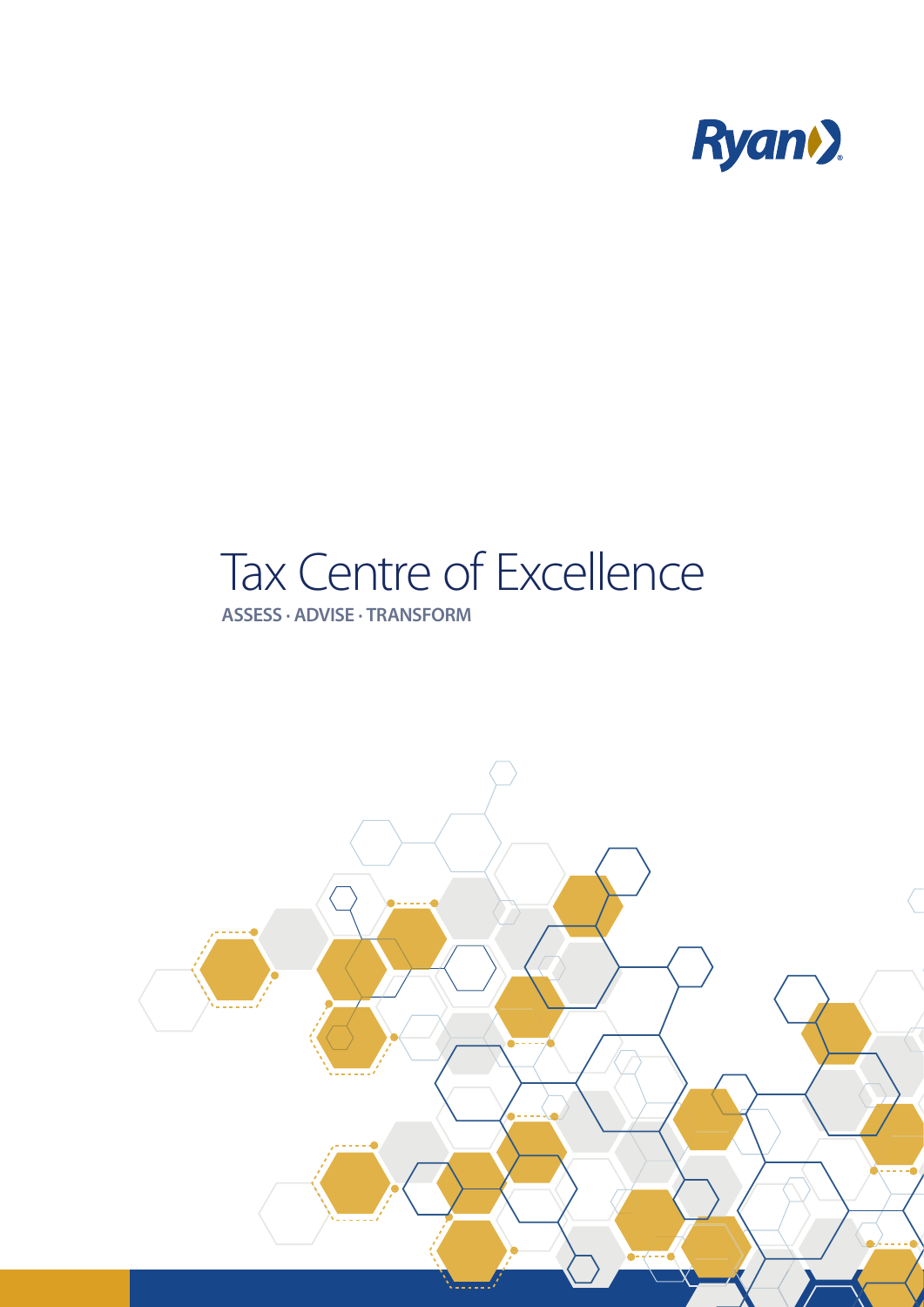**Transaction Analysis**

outcomes of people,

• Errant transactions are

gaps that have detrimental

economic impact

#### **Process Assessment**

- Quantify the cost of gaps and errant transactions
- Document the economic benefits and return on investment of closing the gaps
- Outline the roadmap for greater performance and improved efficiency

# **ASSESS ADVISE ADVISE TRANSFORM**

- and uncover the root cause of
	- state" and provide solutions that eliminate transaction gaps

• Enhance reliability, accuracy, and overall tax performance through the proper alignment of people, processes, and systems

#### **Business Case for Change**

 $\begin{pmatrix} 0 & 0 & 0 \\ 0 & 0 & 0 \\ 0 & 0 & 0 \\ 0 & 0 & 0 \\ 0 & 0 & 0 \\ 0 & 0 & 0 \\ 0 & 0 & 0 \\ 0 & 0 & 0 \\ 0 & 0 & 0 \\ 0 & 0 & 0 \\ 0 & 0 & 0 \\ 0 & 0 & 0 \\ 0 & 0 & 0 \\ 0 & 0 & 0 \\ 0 & 0 & 0 & 0 \\ 0 & 0 & 0 & 0 \\ 0 & 0 & 0 & 0 \\ 0 & 0 & 0 & 0 & 0 \\ 0 & 0 & 0 & 0 & 0 \\ 0 & 0 & 0 & 0 & 0 \\ 0 & 0 &$ 

#### **Transformation Initiative**

### **Tax CentRE of Excellence**

Building total tax performance and continuous improvement by transforming the tax function into a "best practices" environment.

Ryan helps develop strategies to improve the efficiency and effectiveness of the people, processes, and systems that will engineer certainty and repeatability in the tax operation. We uncover innovative and efficient ways to manage the tax implications of globalisation and the varied priorities and perspectives that exist country by country. We also help tax executives enhance the credibility and visibility of the tax department to build consensus across their key organisational partners for deploying their process improvement strategies.



In an environment of intense scrutiny, tax departments worldwide are experiencing exponential increases in their administrative responsibilities. Tight deadlines and compressed time frames are the norm, while tax executives are continuously challenged to adapt to the requirements of changing corporate structures, disparate data sources, frequent audits, and an increasing number of taxing jurisdictions.

Tax executives essentially have two choices: do nothing and perpetuate the status quo, or do something to enhance reliability, accuracy, and the overall efficiency of tax through the right alignment of people, processes, and systems.